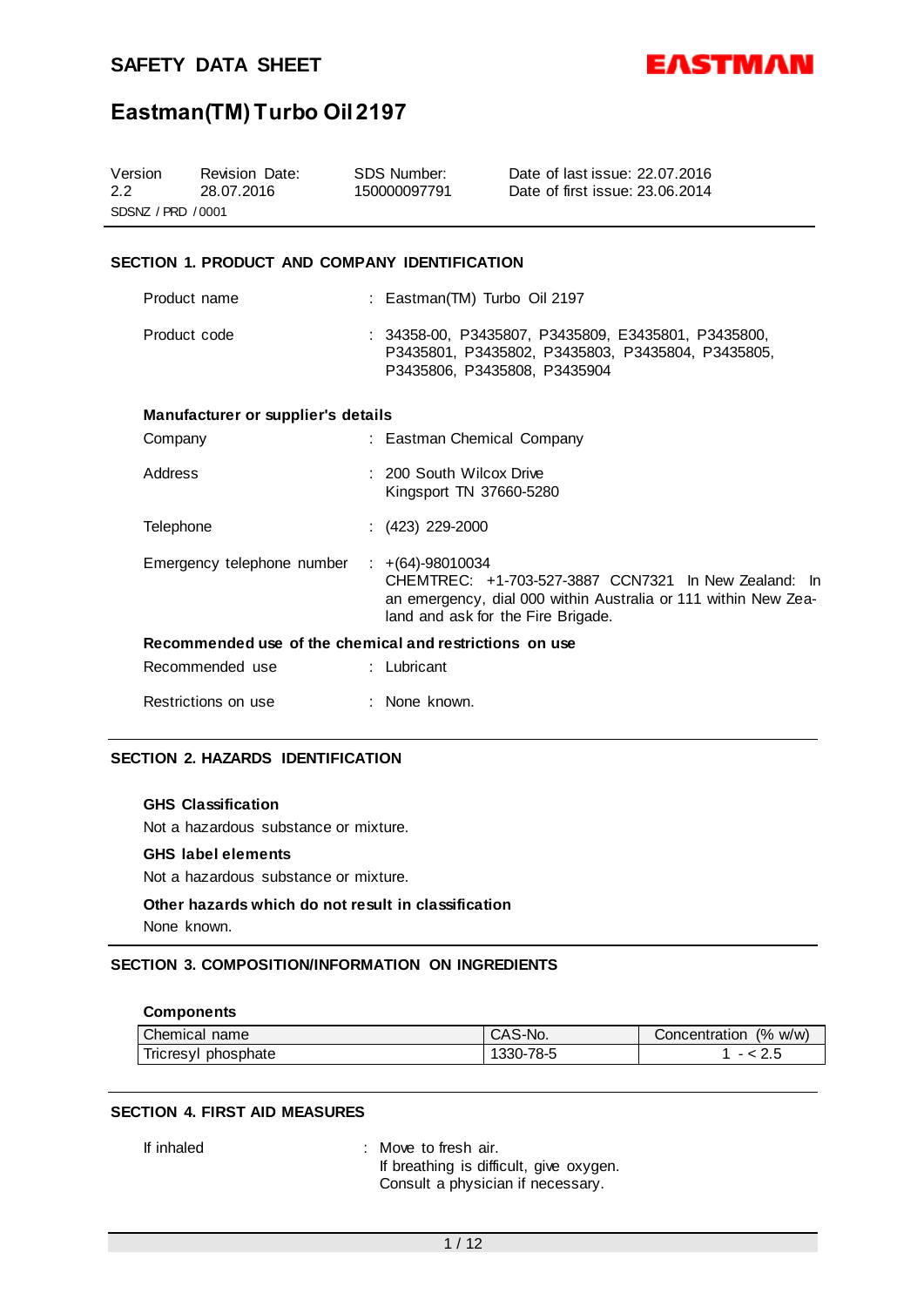

# **Eastman(TM) Turbo Oil 2197**

| Version<br>$2.2^{\circ}$<br>SDSNZ / PRD / 0001 | <b>Revision Date:</b><br>28.07.2016                    | SDS Number:<br>150000097791                 | Date of last issue: 22.07.2016<br>Date of first issue: 23.06.2014                                                                                                                                                            |
|------------------------------------------------|--------------------------------------------------------|---------------------------------------------|------------------------------------------------------------------------------------------------------------------------------------------------------------------------------------------------------------------------------|
|                                                | In case of skin contact                                | If symptoms persist, call a physician.      | : Wash off immediately with soap and plenty of water while<br>removing all contaminated clothes and shoes.<br>Wash contaminated clothing before reuse.                                                                       |
|                                                | In case of eye contact                                 | for at least 15 minutes.                    | : In case of contact, immediately flush eyes with plenty of water<br>Get medical attention if symptoms occur.                                                                                                                |
| If swallowed                                   |                                                        | $:$ Rinse mouth.<br>Do NOT induce vomiting. | Call a physician or poison control centre immediately.<br>Never give anything by mouth to an unconscious person.                                                                                                             |
| delayed                                        | Most important symptoms<br>and effects, both acute and | matitis.                                    | : Prolonged skin contact may defat the skin and produce der-<br>Contact with hot product will cause thermal burns.<br>Inhalation of thermal decomposition products may lead to<br>adverse effects including pulmonary edema. |
|                                                | Notes to physician                                     | : Treat symptomatically.                    |                                                                                                                                                                                                                              |

# **SECTION 5. FIREFIGHTING MEASURES**

| Suitable extinguishing media                     | : Water spray<br>Foam<br>Dry powder<br>Carbon dioxide (CO2)                                                                                                                                                  |
|--------------------------------------------------|--------------------------------------------------------------------------------------------------------------------------------------------------------------------------------------------------------------|
| Unsuitable extinguishing<br>media                | : Do not use a solid water stream as it may scatter and spread<br>fire.                                                                                                                                      |
| Specific hazards during fire-<br>fighting        | : Hazardous combustion products<br>carbon dioxide, carbon monoxide<br>oxides of phosphorus                                                                                                                   |
| Specific extinguishing meth-<br>ods              | : In case of fire and/or explosion do not breathe fumes.<br>Use water spray to cool unopened containers.<br>Prevent fire extinguishing water from contaminating surface<br>water or the ground water system. |
| Special protective equipment<br>for firefighters | : Wear an approved positive pressure self-contained breathing<br>apparatus in addition to standard fire fighting gear.                                                                                       |

# **SECTION 6. ACCIDENTAL RELEASE MEASURES**

| Personal precautions, protec- |  | : Ventilate the area.                                                                |
|-------------------------------|--|--------------------------------------------------------------------------------------|
| tive equipment and emer-      |  | Material can create slippery conditions.                                             |
| gency procedures              |  | Use personal protective equipment.                                                   |
|                               |  | Local authorities should be advised if significant spillages<br>cannot be contained. |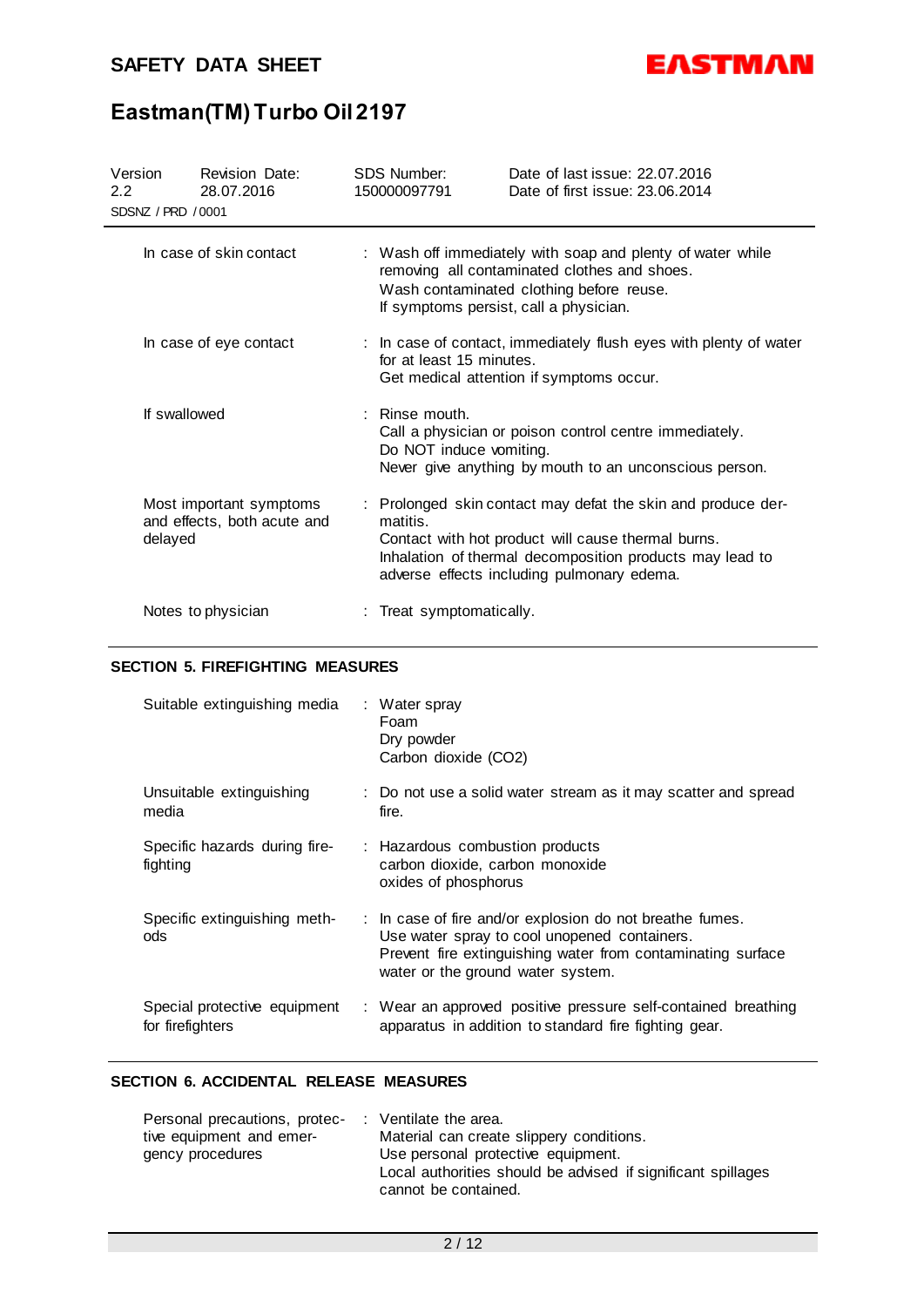

# **Eastman(TM) Turbo Oil 2197**

| Version<br>2.2<br>SDSNZ / PRD / 0001 | <b>Revision Date:</b><br>28.07.2016                                                   | SDS Number:<br>150000097791           | Date of last issue: 22.07.2016<br>Date of first issue: 23.06.2014                                                                                                                                                                      |
|--------------------------------------|---------------------------------------------------------------------------------------|---------------------------------------|----------------------------------------------------------------------------------------------------------------------------------------------------------------------------------------------------------------------------------------|
|                                      | Environmental precautions<br>Methods and materials for<br>containment and cleaning up | $:$ Avoid release to the environment. | : Contain spillage, soak up with non-combustible absorbent<br>material, (e.g. sand, earth, diatomaceous earth, vermiculite)<br>and transfer to a container for disposal according to local /<br>national regulations (see section 13). |

# **SECTION 7. HANDLING AND STORAGE**

| Advice on safe handling     | : Handle in accordance with good industrial hygiene and safety<br>practice.<br>Do not get in eyes.<br>Do not get on skin or clothing.<br>Wash thoroughly after handling.<br>Do not breathe vapours or spray mist.<br>Use only in area provided with appropriate exhaust ventilation.<br>Drain or remove substance from equipment prior to break-in<br>or maintenance.<br>Wear appropriate personal protective equipment. |
|-----------------------------|--------------------------------------------------------------------------------------------------------------------------------------------------------------------------------------------------------------------------------------------------------------------------------------------------------------------------------------------------------------------------------------------------------------------------|
| Conditions for safe storage | : Keep containers tightly closed in a cool, well-ventilated place.                                                                                                                                                                                                                                                                                                                                                       |

# **SECTION 8. EXPOSURE CONTROLS/PERSONAL PROTECTION**

# **Components with workplace control parameters**

Contains no substances with occupational exposure limit values.

| <b>Engineering measures</b> | : Good general ventilation (typically 10 air changes per hour)<br>should be used. Ventilation rates should be matched to con-<br>ditions. If applicable, use process enclosures, local exhaust<br>ventilation, or other engineering controls to maintain airborne<br>levels below recommended exposure limits. If exposure lim-<br>its have not been established, maintain airborne levels to an<br>acceptable level. |  |
|-----------------------------|-----------------------------------------------------------------------------------------------------------------------------------------------------------------------------------------------------------------------------------------------------------------------------------------------------------------------------------------------------------------------------------------------------------------------|--|
|                             |                                                                                                                                                                                                                                                                                                                                                                                                                       |  |

# **Personal protective equipment**

| Respiratory protection | : Use respiratory protection unless adequate local exhaust<br>ventilation is provided or exposure assessment demonstrates<br>that exposures are within recommended exposure guidelines. |
|------------------------|-----------------------------------------------------------------------------------------------------------------------------------------------------------------------------------------|
| Hand protection        |                                                                                                                                                                                         |
| Material               | : Recommended gloves:                                                                                                                                                                   |
| Material               | : Nitrile rubber                                                                                                                                                                        |
|                        |                                                                                                                                                                                         |
| <b>Remarks</b>         | : Wear suitable gloves. Contact the glove manufacturer for<br>specific advice on glove selection and breakthrough times for<br>your use conditions.                                     |
| Eye protection         | : Wear safety glasses with side shields (or goggles).                                                                                                                                   |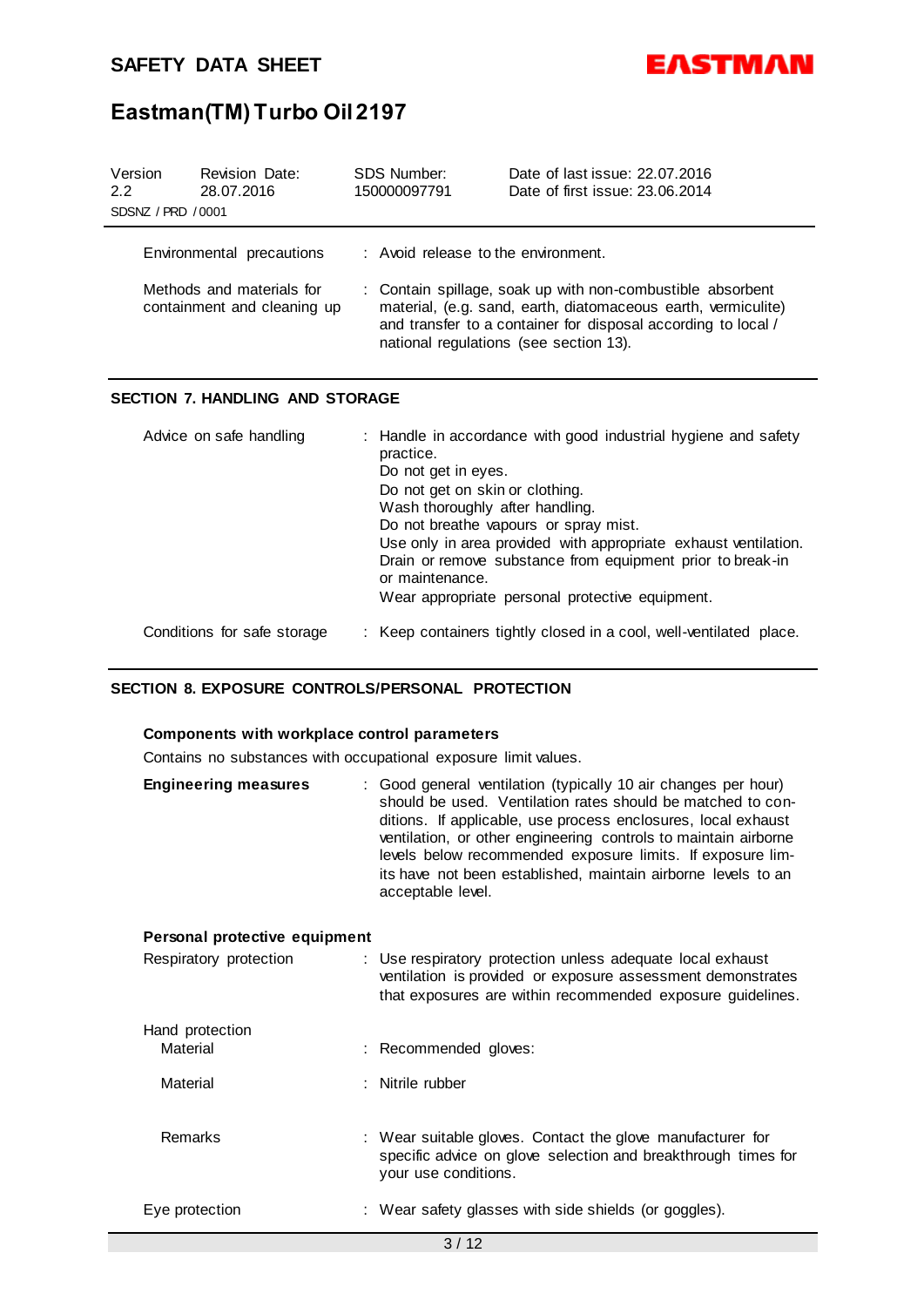$\overline{a}$ 



# **Eastman(TM) Turbo Oil 2197**

| Version            | <b>Revision Date:</b> | SDS Number:  | Date of last issue: 22.07.2016  |
|--------------------|-----------------------|--------------|---------------------------------|
| 2.2                | 28.07.2016            | 150000097791 | Date of first issue: 23.06.2014 |
| SDSNZ / PRD / 0001 |                       |              |                                 |

Protective measures : Ensure that eye flushing systems and safety showers are located close to the working place.

# **SECTION 9. PHYSICAL AND CHEMICAL PROPERTIES**

| Appearance                          | : liquid                               |
|-------------------------------------|----------------------------------------|
| Colour                              | : amber                                |
| Odour                               | : No data available                    |
| Odour Threshold                     | : not determined                       |
| Melting point/freezing point        | $: -54 °C$                             |
| Flash point                         | : 246 °C<br>Method: Cleveland open cup |
| Evaporation rate                    | : not determined                       |
| Flammability (solid, gas)           | : Not applicable                       |
| Vapour pressure                     | not determined                         |
| Relative density                    | : 0.997                                |
| Solubility(ies)<br>Water solubility | $:$ insoluble                          |
| Viscosity<br>Viscosity, kinematic   | : 26 mm2/s (40 $^{\circ}$ C)           |
|                                     | 5.19 mm2/s (100 °C)                    |

# **SECTION 10. STABILITY AND REACTIVITY**

| Reactivity                          | : None reasonably foreseeable.                              |
|-------------------------------------|-------------------------------------------------------------|
| Chemical stability                  | : Stable under normal conditions.                           |
| Conditions to avoid                 | : Keep away from sources of ignition - No smoking.          |
| Incompatible materials              | : Strong oxidizing agents                                   |
| Hazardous decomposition<br>products | : Emits acrid smoke and fumes when heated to decomposition. |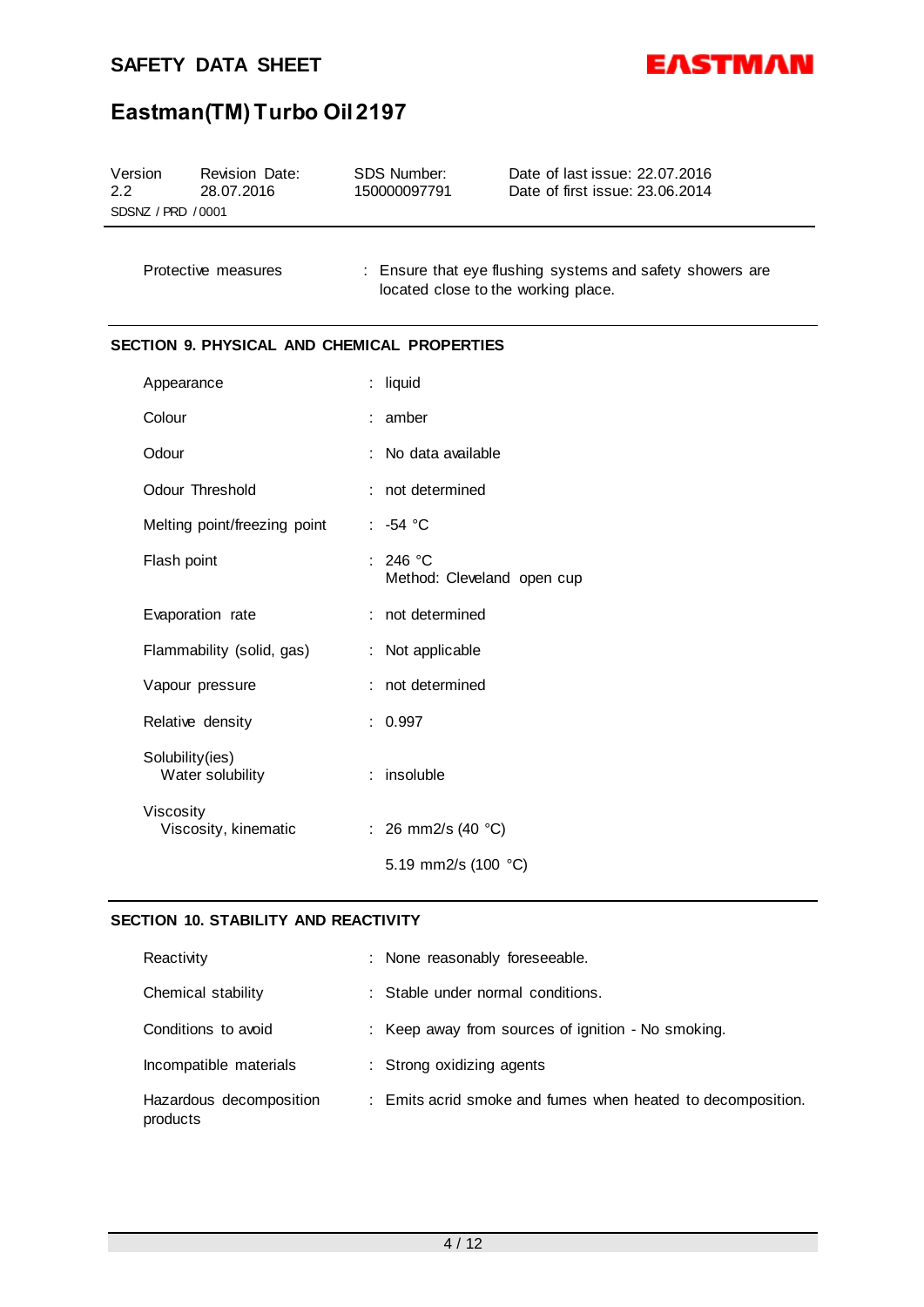

# **Eastman(TM) Turbo Oil 2197**

| Version            | Revision Date: | SDS Number:  | Date of last issue: 22.07.2016  |  |  |
|--------------------|----------------|--------------|---------------------------------|--|--|
| 2.2                | 28.07.2016     | 150000097791 | Date of first issue: 23.06.2014 |  |  |
| SDSNZ / PRD / 0001 |                |              |                                 |  |  |

# **SECTION 11. TOXICOLOGICAL INFORMATION**

| <b>Acute toxicity</b>                                             |                                                                                                                                                |
|-------------------------------------------------------------------|------------------------------------------------------------------------------------------------------------------------------------------------|
| <u>Product:</u><br>Acute oral toxicity                            | : Acute toxicity estimate (Rat): $> 5,000$ mg/kg<br>Assessment: Not classified<br>Remarks: Read-across from a similar material                 |
| Acute inhalation toxicity                                         | : Acute toxicity estimate (Expert judgement): Exposure time: 4 h<br>Assessment: Not classified<br>Remarks: Read-across from a similar material |
| Acute dermal toxicity                                             | : Acute toxicity estimate (Expert judgement): Assessment: Not<br>classified<br>Remarks: Read-across from a similar material                    |
| <b>Components:</b><br>Tricresyl phosphate:<br>Acute oral toxicity | : LD50 Oral (Rat): > 5,000 mg/kg                                                                                                               |
| Acute inhalation toxicity                                         | : LC50 (Rat): $>$ 5.2 mg/l<br>Exposure time: 4 h                                                                                               |
| Acute dermal toxicity                                             | : LD50 Dermal (Rabbit): > 10,000 mg/kg                                                                                                         |

# **Skin corrosion/irritation**

#### **Product:**

Species: Rabbit Assessment: Not classified as hazardous. Result: slight

## **Components:**

**Tricresyl phosphate:** Species: Rabbit Exposure time: 24 h Assessment: Not classified as hazardous. Result: Non-irritating to the skin.

#### **Serious eye damage/eye irritation**

## **Product:**

Species: Rabbit Result: slight Assessment: Not classified Remarks: Read-across from a similar material

#### **Components:**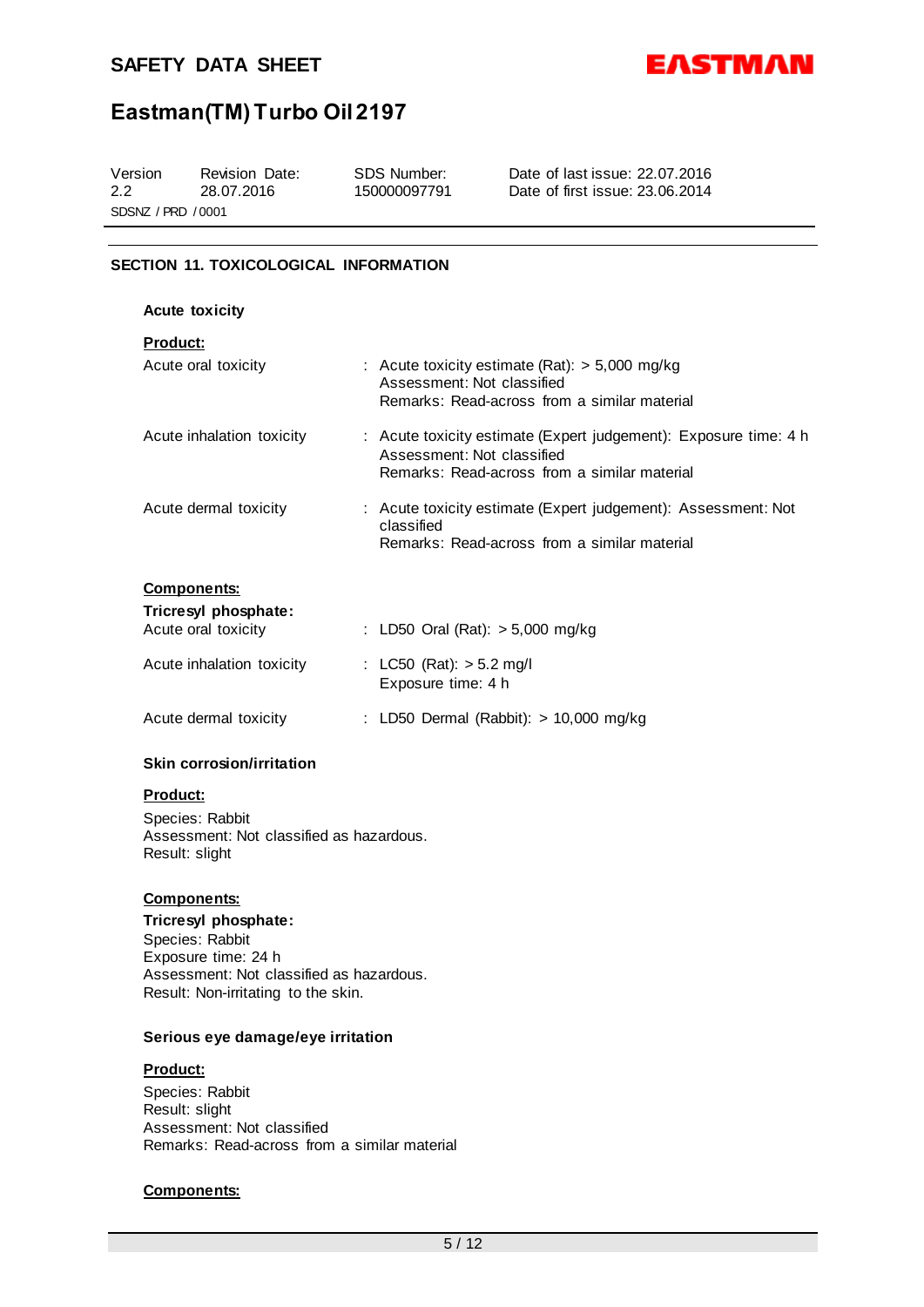

# **Eastman(TM) Turbo Oil 2197**

| Version<br>2.2     | <b>Revision Date:</b><br>28.07.2016 | SDS Number:<br>150000097791 | Date of last issue: 22.07.2016<br>Date of first issue: 23.06.2014 |  |  |
|--------------------|-------------------------------------|-----------------------------|-------------------------------------------------------------------|--|--|
| SDSNZ / PRD / 0001 |                                     |                             |                                                                   |  |  |
|                    |                                     |                             |                                                                   |  |  |

**Tricresyl phosphate:**

Species: Rabbit Assessment: Not classified

## **Respiratory or skin sensitisation**

#### **Product:**

Test Type: Skin Sensitization Species: Humans Assessment: Not classified Method: Human Repeat Insult Patch Test Result: non-sensitizing Remarks: Read-across from a similar material

## **Components:**

**Tricresyl phosphate:** Test Type: Skin Sensitization Assessment: Not classified

## **Chronic toxicity**

#### **Germ cell mutagenicity**

#### **Product:**

| Genotoxicity in vitro | : Test Type: various<br>Metabolic activation: Read-across from a similar material<br>Result: Based on available data, the classification criteria are<br>not met. |
|-----------------------|-------------------------------------------------------------------------------------------------------------------------------------------------------------------|
| Genotoxicity in vivo  | : Test Type: Mutagenicity<br>Result: Based on available data, the classification criteria are<br>not met.<br>Remarks: Read-across from a similar material         |
| <b>Components:</b>    |                                                                                                                                                                   |
| Tricresyl phosphate:  |                                                                                                                                                                   |

| Genotoxicity in vitro | : Test Type: various<br>Result: Based on available data, the classification criteria are<br>not met.<br>Remarks: Not classified |
|-----------------------|---------------------------------------------------------------------------------------------------------------------------------|
| Genotoxicity in vivo  | : Test Type: various<br>Result: Based on available data, the classification criteria are                                        |

## **Carcinogenicity**

# **Product:**

Species: Mouse Application Route: Dermal Remarks: Based on available data, the classification criteria are not met.

not met.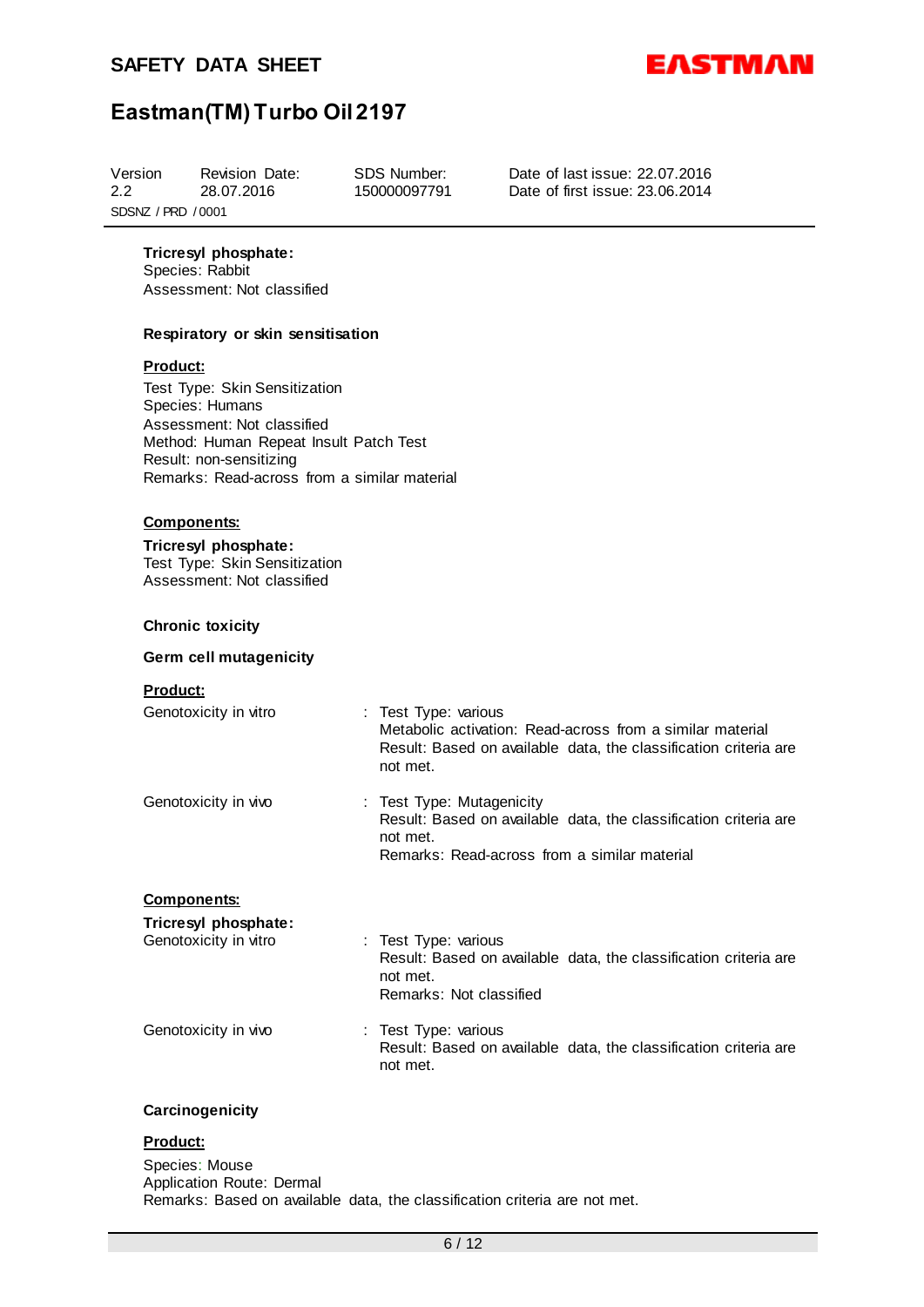

# **Eastman(TM) Turbo Oil 2197**

| Version<br>$2.2\,$<br>SDSNZ / PRD / 0001 | <b>Revision Date:</b><br>28.07.2016          | <b>SDS Number:</b><br>150000097791 | Date of last issue: 22.07.2016<br>Date of first issue: 23.06.2014 |
|------------------------------------------|----------------------------------------------|------------------------------------|-------------------------------------------------------------------|
|                                          | Read-across from a similar material          |                                    |                                                                   |
|                                          | <b>Reproductive toxicity</b>                 |                                    |                                                                   |
| <b>Product:</b>                          |                                              |                                    |                                                                   |
|                                          | Effects on fertility                         | : Species: Rat                     |                                                                   |
|                                          |                                              |                                    | Remarks: No known significant effects or critical hazards.        |
| ment                                     | Effects on foetal develop-                   | : Species: Rat                     | Remarks: No known significant effects or critical hazards.        |
| sessment                                 | Reproductive toxicity - As-                  | : No toxicity to reproduction      |                                                                   |
|                                          | <b>Components:</b>                           |                                    |                                                                   |
|                                          | Tricresyl phosphate:<br>Effects on fertility |                                    |                                                                   |
|                                          |                                              | Species: Rat                       |                                                                   |
|                                          |                                              |                                    | Remarks: Suspected of damaging fertility.                         |
| ment                                     | Effects on foetal develop-                   | : Species: Rat                     | Remarks: Suspected of damaging the unborn child.                  |
| sessment                                 | Reproductive toxicity - As-                  | ty.                                | : May damage the unborn child. Suspected of damaging fertili-     |

# **STOT - single exposure**

#### **Product:**

Assessment: Based on available data, the classification criteria are not met.

# **Components:**

#### **Tricresyl phosphate:**

Assessment: Based on available data, the classification criteria are not met.

#### **STOT - repeated exposure**

## **Product:**

Assessment: Based on available data, the classification criteria are not met.

# **Components:**

#### **Tricresyl phosphate:**

Assessment: Based on available data, the classification criteria are not met.

# **Repeated dose toxicity**

## **Product:**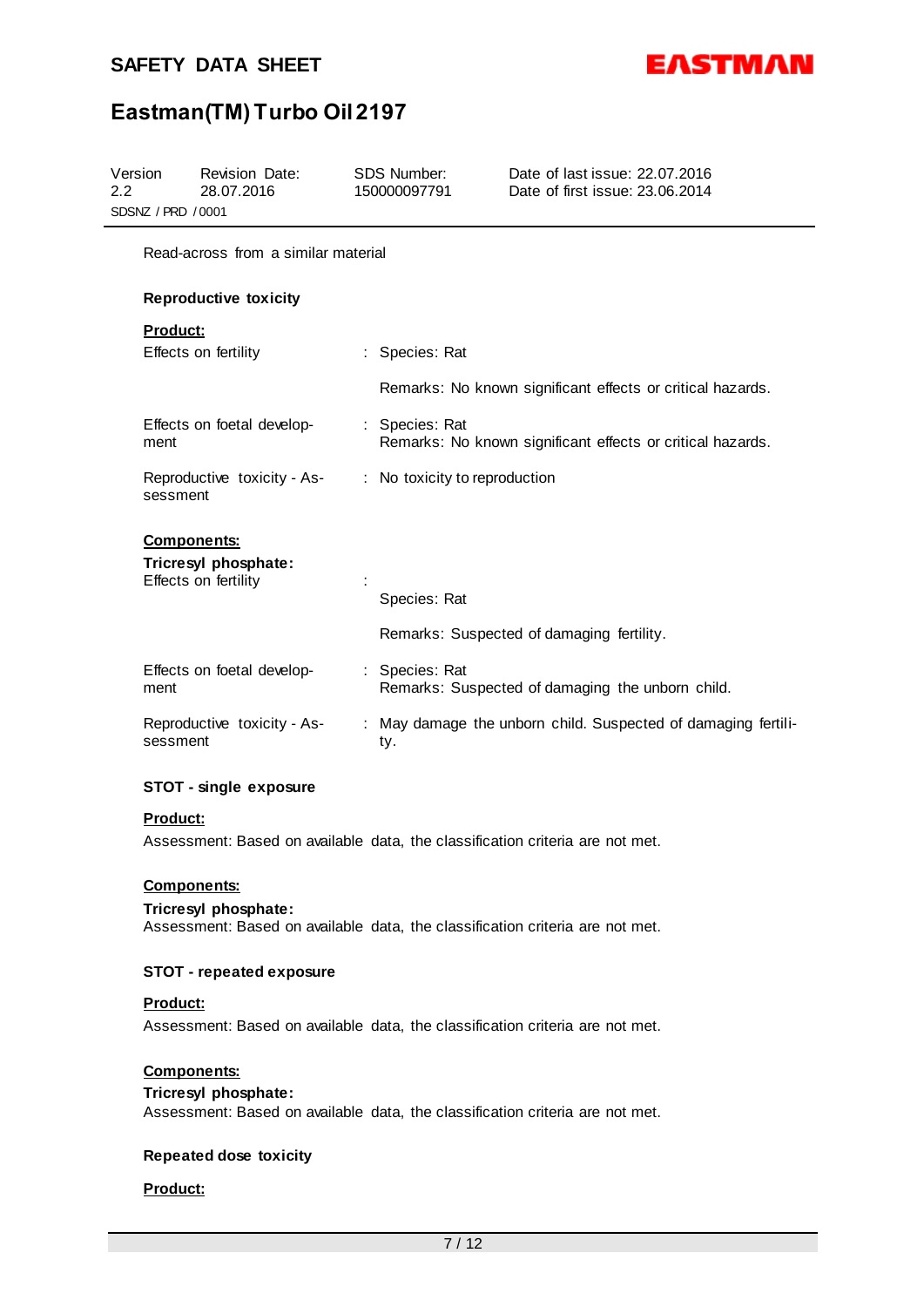

# **Eastman(TM) Turbo Oil 2197**

| Version            | Revision Date: | SDS Number:  | Date of last issue: 22.07.2016  |  |  |
|--------------------|----------------|--------------|---------------------------------|--|--|
| 2.2                | 28.07.2016     | 150000097791 | Date of first issue: 23.06.2014 |  |  |
| SDSNZ / PRD / 0001 |                |              |                                 |  |  |

Remarks: No known significant effects or critical hazards.

# **Components:**

**Tricresyl phosphate:** Species: Rat NOEL: 300 mg/l

## **Aspiration toxicity**

# **Product:**

Not classified

## **Components:**

**Tricresyl phosphate:** Not classified

#### **Experience with human exposure**

|--|

| <b>Inhalation</b> | : Remarks: None known.                                                             |
|-------------------|------------------------------------------------------------------------------------|
| Skin contact      | : Remarks: Prolonged skin contact may defat the skin and pro-<br>duce dermatitis.  |
| Eye contact       | : Remarks: Contact with the eyes may be very painful but does<br>not cause damage. |
| Ingestion         | : Remarks: None known.                                                             |

# **SECTION 12. ECOLOGICAL INFORMATION**

#### **Product:**

| Toxicity to fish                                       | : $LC50$ (Fish):<br>Exposure time: 96 h<br>Remarks: Not classified as hazardous.<br>(limit of solubility in fresh water)<br>Read-across from a similar material                     |
|--------------------------------------------------------|-------------------------------------------------------------------------------------------------------------------------------------------------------------------------------------|
| Toxicity to daphnia and other<br>aquatic invertebrates | : EC50 (Daphnia magna (Water flea)):<br>Exposure time: 48 h<br>Remarks: Not classified as hazardous.<br>(limit of solubility in fresh water)<br>Read-across from a similar material |
| Toxicity to algae                                      | : NOEC (Pseudokirchneriella subcapitata (algae)):<br>Exposure time: 72 h<br>Remarks: Not classified as hazardous.<br>(limit of solubility in fresh water)                           |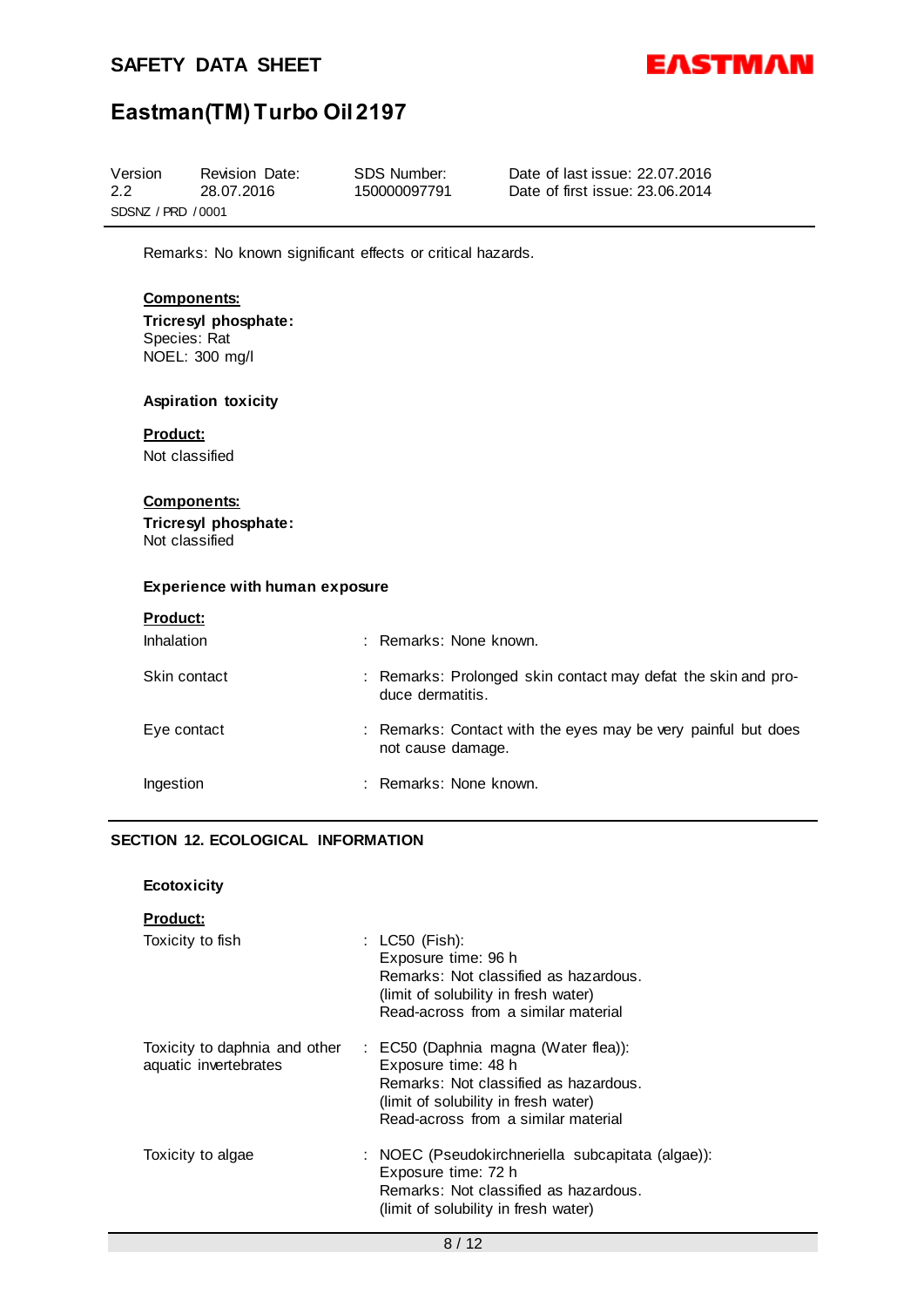

# **Eastman(TM) Turbo Oil 2197**

| Version<br>2.2 | SDSNZ / PRD / 0001 | Revision Date:<br>28.07.2016                                   | SDS Number:<br>150000097791                                                                       | Date of last issue: 22.07.2016<br>Date of first issue: 23.06.2014             |
|----------------|--------------------|----------------------------------------------------------------|---------------------------------------------------------------------------------------------------|-------------------------------------------------------------------------------|
|                |                    |                                                                | Read-across from a similar material                                                               |                                                                               |
|                | icity)             | Toxicity to fish (Chronic tox-                                 | : NOEC (Fish):<br>(limit of solubility in fresh water)<br>Read-across from a similar material     | Remarks: Not classified as hazardous.                                         |
|                | ic toxicity)       | Toxicity to daphnia and other<br>aquatic invertebrates (Chron- | $\therefore$ NOEC:<br>(limit of solubility in fresh water)<br>Read-across from a similar material | Remarks: Not classified as hazardous.                                         |
|                | <b>Components:</b> | Tricresyl phosphate:<br>Toxicity to fish                       | Exposure time: 96 h                                                                               | : LC50 (Oncorhynchus mykiss (rainbow trout)): 0.6 mg/l                        |
|                |                    | aquatic invertebrates                                          | Exposure time: 48 h                                                                               | Toxicity to daphnia and other : EC50 (Daphnia magna (Water flea)): 0.146 mg/l |
|                | icity)             | M-Factor (Acute aquatic tox- : 1                               |                                                                                                   |                                                                               |
|                |                    | Persistence and degradability                                  |                                                                                                   |                                                                               |
|                | <b>Product:</b>    | Biodegradability                                               | : Result: Readily biodegradable<br>Biodegradation: 92.36 %<br>Exposure time: 28 d                 |                                                                               |
|                | mand (BOD)         | Biochemical Oxygen De-                                         | : Remarks: No data available                                                                      |                                                                               |
|                | (COD)              | Chemical Oxygen Demand                                         | : Remarks: No data available                                                                      |                                                                               |
|                | BOD/COD            |                                                                | : Remarks: No data available                                                                      |                                                                               |
|                |                    | <b>Bioaccumulative potential</b>                               |                                                                                                   |                                                                               |
|                | Product:           |                                                                |                                                                                                   |                                                                               |
|                |                    | Bioaccumulation                                                | : Remarks: Mixture<br>Not applicable                                                              |                                                                               |
|                | <b>Components:</b> |                                                                |                                                                                                   |                                                                               |
|                |                    | Tricresyl phosphate:<br>Bioaccumulation                        | : Bioconcentration factor (BCF): 2,000<br>Remarks: No information available.                      |                                                                               |
|                | octanol/water      | Partition coefficient: n-                                      | : Pow: 860,000<br>log Pow: 5.93                                                                   |                                                                               |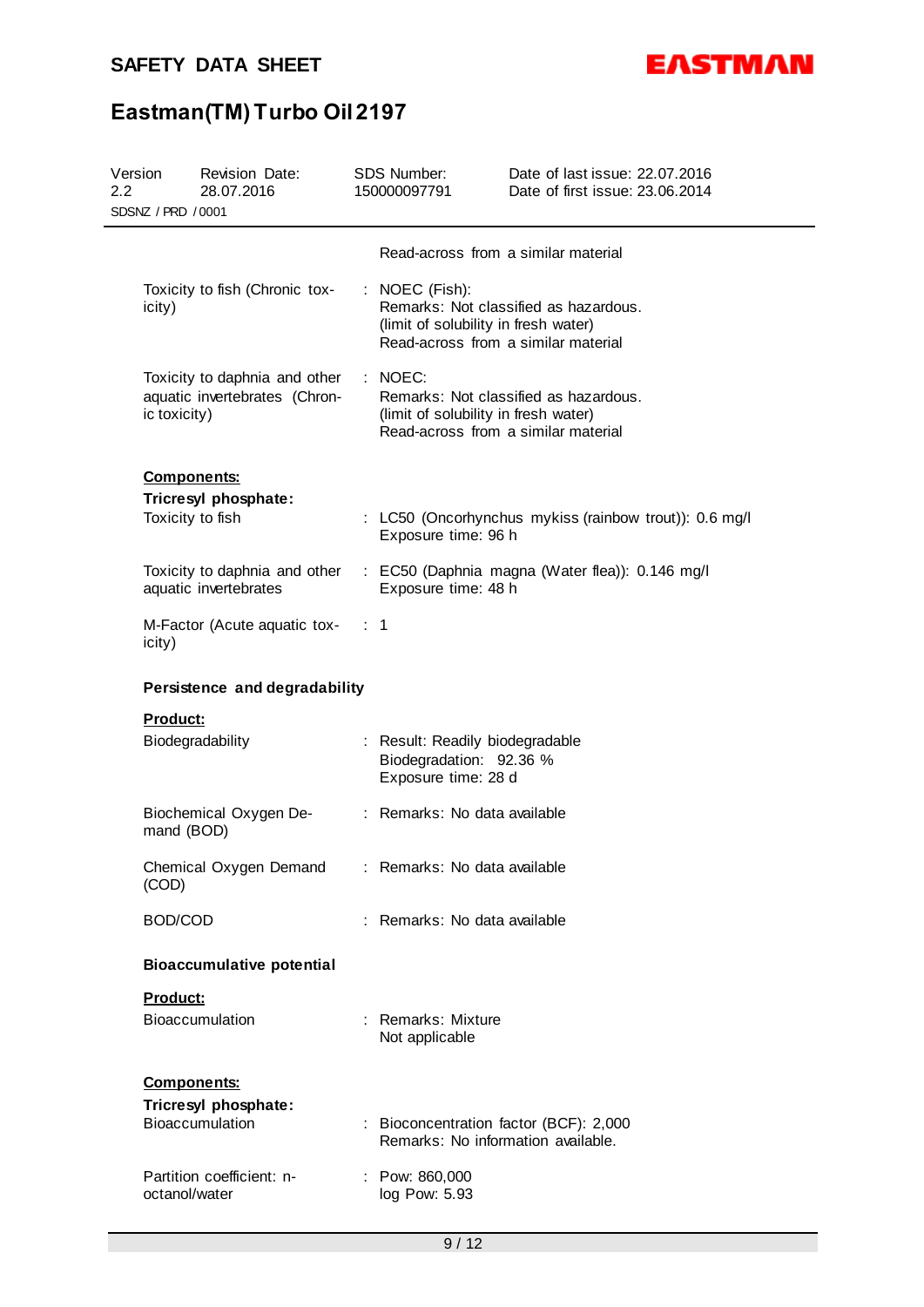



# **Eastman(TM) Turbo Oil 2197**

| Version            | Revision Date: | SDS Number:  | Date of last issue: 22.07.2016  |  |  |
|--------------------|----------------|--------------|---------------------------------|--|--|
| 2.2                | 28.07.2016     | 150000097791 | Date of first issue: 23.06.2014 |  |  |
| SDSNZ / PRD / 0001 |                |              |                                 |  |  |

# **Mobility in soil**

#### **Components:**

**Tricresyl phosphate:** Distribution among environ-: log Koc: 4.31 mental compartments

#### **Other adverse effects**

No data available

### **SECTION 13. DISPOSAL CONSIDERATIONS**

## **Disposal methods**

Waste from residues : Dispose of in accordance with local regulations.

## **SECTION 14. TRANSPORT INFORMATION**

#### **International Regulation**

#### **IATA-DGR**

Not regulated as a dangerous good

#### **IMDG-Code**

Not regulated as a dangerous good

**Transport in bulk according to Annex II of MARPOL 73/78 and the IBC Code** Not applicable for product as supplied.

#### **National Regulations**

# **SECTION 15. REGULATORY INFORMATION**

## **Safety, health and environmental regulations/legislation specific for the substance or mi xture**

#### **HSNO Approval Number**

Not applicable

#### **HSNO Controls**

Approved handler certificate not required. HSNO tracking not required. Refer to EPA user guide to the HSNO control regulations for further information.

|             | The components of this product are reported in the following inventories: |
|-------------|---------------------------------------------------------------------------|
| TSCA        | : On TSCA Inventory                                                       |
| DSL         | : On the inventory, or in compliance with the inventory                   |
| <b>AICS</b> | : On the inventory, or in compliance with the inventory                   |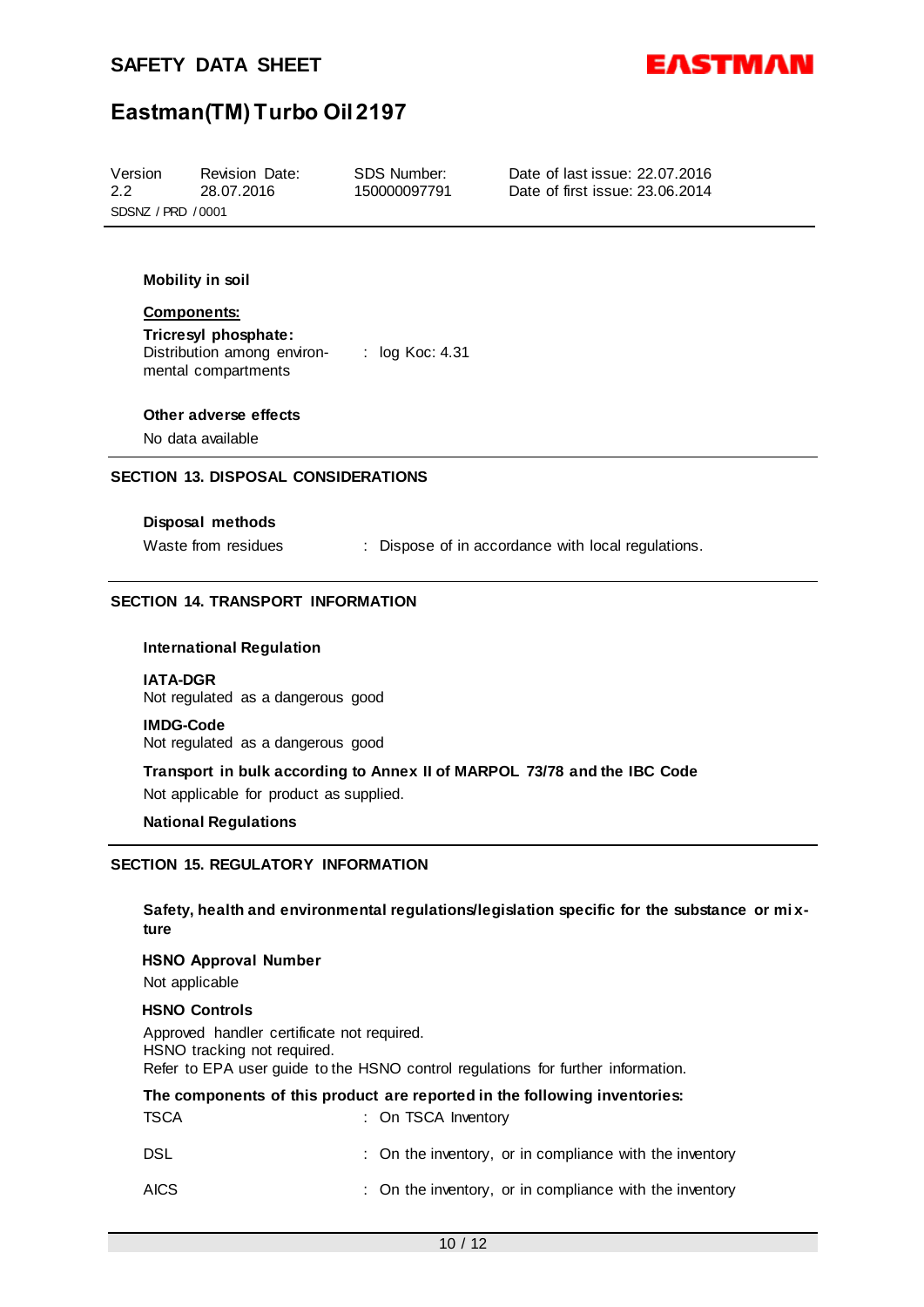

# **Eastman(TM) Turbo Oil 2197**

| Version<br>2.2<br>SDSNZ / PRD / 0001 | <b>Revision Date:</b><br>28.07.2016 | SDS Number:<br>150000097791 | Date of last issue: 22.07.2016<br>Date of first issue: 23.06.2014 |
|--------------------------------------|-------------------------------------|-----------------------------|-------------------------------------------------------------------|
| <b>ENCS</b>                          |                                     |                             | : On the inventory, or in compliance with the inventory           |
| KECI                                 |                                     | : Not listed                |                                                                   |
| <b>PICCS</b>                         |                                     | : Not listed                |                                                                   |
| <b>IECSC</b>                         |                                     |                             | : On the inventory, or in compliance with the inventory           |
|                                      |                                     |                             |                                                                   |

# **SECTION 16. OTHER INFORMATION**

#### **Full text of other abbreviations**

AICS - Australian Inventory of Chemical Substances; ANTT - National Agency for Transport by Land of Brazil; ASTM - American Society for the Testing of Materials; bw - Body weight; CMR - Carcinogen, Mutagen or Reproductive Toxicant; CPR - Controlled Products Regulations; DIN - Standard of the German Institute for Standardisation; DSL - Domestic Substances List (Canada); ECx - Concentration associated with x% response; ELx - Loading rate associated with x% response; EmS - Emergency Schedule; ENCS - Existing and New Chemical Substances (Japan); ErCx - Concentration associated with x% growth rate response; ERG - Emergency Response Guide; GHS - Globally Harmonized System; GLP - Good Laboratory Practice; IARC - International Agency for Research on Cancer; IATA - International Air Transport Association; IBC - International Code for the Construction and Equipment of Ships carrying Dangerous Chemicals in Bulk; IC50 - Half maximal inhibitory concentration; ICAO - International Civil Aviation Organization; IECSC - Inventory of Existing Chemical Substances in China; IMDG - International Maritime Dangerous Goods; IMO - International Maritime Organization; ISHL - Industrial Safety and Health Law (Japan); ISO - International Organisation for Standardization; KECI - Korea Existing Chemicals Inventory; LC50 - Lethal Concentration to 50 % of a test population; LD50 - Lethal Dose to 50% of a test population (Median Lethal Dose); MARPOL - International Convention for the Prevention of Pollution from Ships; n.o.s. - Not Otherwise Specified; Nch - Chilean Norm; NO(A)EC -No Observed (Adverse) Effect Concentration; NO(A)EL - No Observed (Adverse) Effect Level; NOELR - No Observable Effect Loading Rate; NOM - Official Mexican Norm; NTP - National Toxicology Program; NZIoC - New Zealand Inventory of Chemicals; OECD - Organization for Economic Co-operation and Development; OPPTS - Office of Chemical Safety and Pollution Prevention; PBT - Persistent, Bioaccumulative and Toxic substance; PICCS - Philippines Inventory of Chemicals and Chemical Substances; (Q)SAR - (Quantitative) Structure Activity Relationship; REACH - Regulation (EC) No 1907/2006 of the European Parliament and of the Council concerning the Registration, Evaluation, Authorisation and Restriction of Chemicals; SADT - Self-Accelerating Decomposition Temperature; SDS - Safety Data Sheet; TCSI - Taiwan Chemical Substance Inventory; TDG - Transportation of Dangerous Goods; TSCA - Toxic Substances Control Act (United States); UN - United Nations; UNRTDG - United Nations Recommendations on the Transport of Dangerous Goods; vPvB - Very Persistent and Very Bioaccumulative; WHMIS - Workplace Hazardous Materials Information System

#### **Further information**

Sources of key data used to compile the Safety Data Sheet : www.EastmanAviationSolutions.com

Date format : dd.mm.yyyy

The information provided in this Safety Data Sheet is correct to the best of our knowledge, information and belief at the date of its publication. The information given is designed only as a guid-